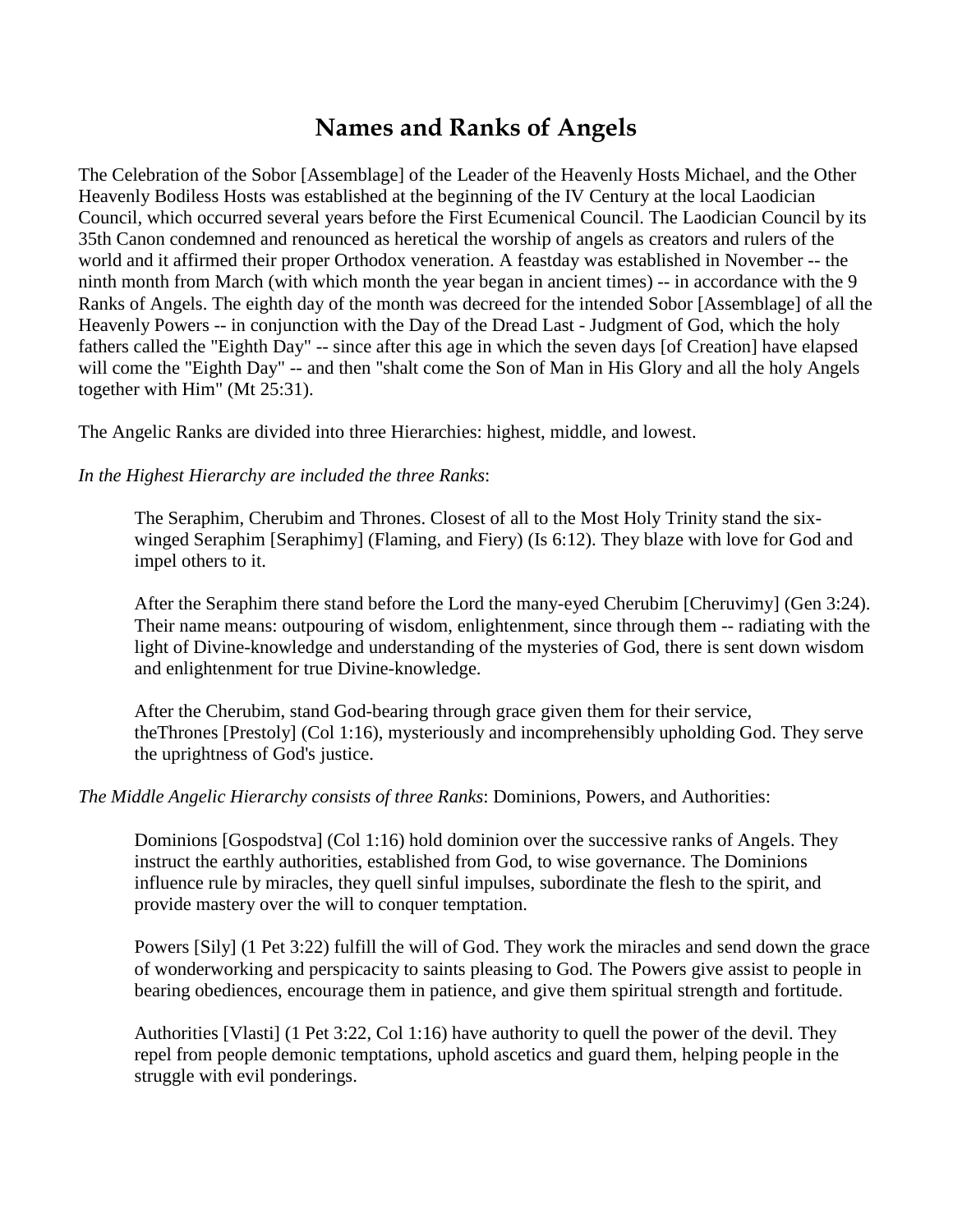*In the Lowest Hierarchy are included the three Ranks*: Principalities, Archangels, and Angels:

Principalities [Nachala] (Col 1:16) have command over the lower angels, instructing them in the fulfilling of Divine commands. To them are entrusted to direct the universe, and protect lands, nations and peoples. Principalities instruct people to render honour to everyone, as becomes their station. They teach those in authority to fulfill their necessary obligations, not for personal glory and gain, but out of respect for God and benefit for neighbor.

Archangels [Arkhangely] (1 Thess 4:16) announce about the great and most holy, they reveal the mysteries of the faith, prophecy and understanding of the will of God, they intensify deep faith in people, enlightening their minds with the light of the Holy Gospel.

Angels [Angely] (1 Pet 3:22) are closest to all to people. They proclaim the intent of God, guiding people to virtuous and holy life. They protect believers restraining them from falling, and they raise up the fallen; never do they abandon us and always they are prepared to help us, if we so desire.

All the Ranks of the Heavenly Powers have in common the name Angels -- by virtue of their service. The Lord reveals His will to the highest of the Angels, and they in turn inform the others.

Over all the Nine Ranks, the Lord put the Holy Leader ["Archistrategos"] Michael (his name in translation from the Hebrew means "who is like unto God") -- a faithful servitor of God, wherein he hurled down from Heaven the arrogantly proud day-star Lucifer together with the other fallen spirits. And to the remaining Angelic powers he cried out: "Let us attend! Let us stand aright before our Creator and not ponder that which is displeasing unto God!" According to Church tradition, in the church service to the Archistrategos Michael concerning him, he participated in many other Old Testament events. During the time of the Exodus of the Israelites from Egypt he went before them in the form of a pillar of cloud by day and a pillar of fire by night. Through him the power of the Lord was made manifest, annihilating the Egyptians and Pharaoh who were in pursuit of the Israelites. The Archangel Michael defended Israel in all its misfortunes.

He appeared to Jesus Son of Navin (Joshua) and revealed the will of the Lord at the taking of Jericho (Nav / Josh 5:13-16). The power of the great Archistrategos of God was manifest in the annihilation of the 185 thousand soldiers of the Assyrian emperor Sennacherib (4 [2] Kings 19:35); also in the smiting of the impious leader Antiochos Illiodoros; and in the protecting from fire of the Three Holy Youths -- Ananias, Azarias and Misail, thrown into the fiery furnace for their refusal to worship an idol (Dan 3:22- 25).

Through the will of God, the Archistrategos Michael transported the Prophet Avvakum (Habbakuk) from Judea to Babylon, so as to give food to Daniel, locked up in a lions' den (Kondak of Akathist, 8).

The Archangel Michael prevented the devil from displaying the body of the holy Prophet Moses to the Jews for idolisation (Jude 1:9).

The holy Archangel Michael showed his power when he miraculously saved a lad, cast by robbers into the sea with a stone about his neck at the shores of Athos [Athos Paterikon].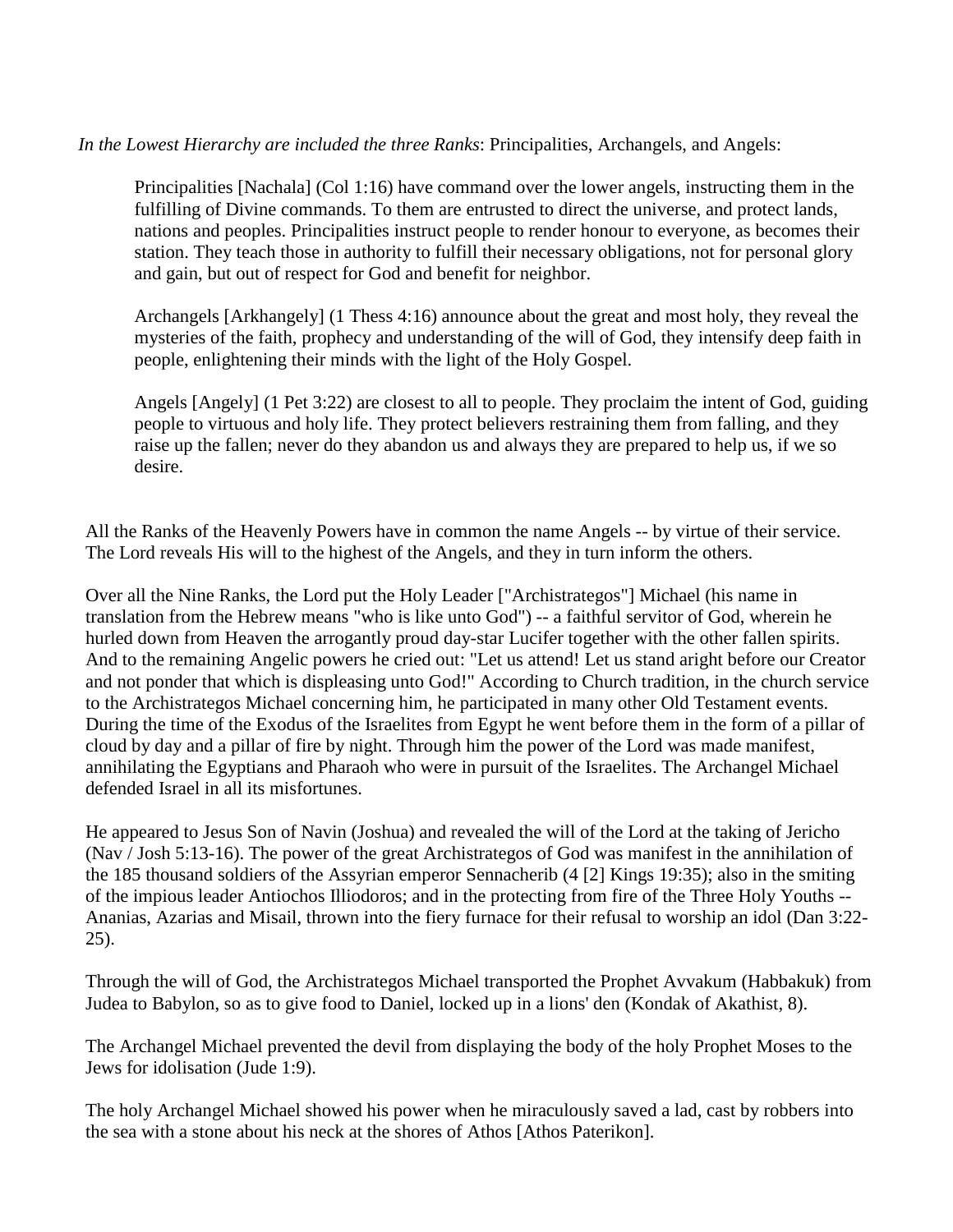From ancient times the Archangel Michael was famed by his miracles in Rus'. In the Volokolamsk Paterikon there is included a narrative of the Monk Paphnutii of Borovsk with an account of Tatar "baskaki" [tax-gatherers] concerning the miraculous saving of Novgorod the Great: "And wherefore Great Novgorod never was taken by the Hagarites ... when by the sufferance of God for our sins the godless Hagarite emperor Batu devoured and set aflame the Russian land and was come to the New City (i.e. Novgorod) and God and the MostHoly Mother of God shielded it with an appearance of Michael the Archistrategos, which did forbid him to enter into it. He [Batu] was come to the Lithuanian city and did come towards Kiev and did see the stone church over the doors of which the great Archangel Michael had written and spoken unto the prince his allotted fate: 'By this we have forbidden entry into Great Novgorod'."

Intercession for Russian cities by the Most Holy Queen of Heaven always involved Her appearances with the Heavenly Hosts, under the leadership of the Archistategos. Grateful Rus' acclaimed the Most Pure Mother of God and the Archangel Michael in church singing. To the Archistrategos Michael are dedicated many a monastery, cathedrals, court and merchant churches. In old Kiev at the time of the accepting of Christianity, there was erected a cathedral of the Archangel, and a monastery also was built in his name. Archangel cathedrals stand at Smolensk, Nizhni Novgorod, Staritsa, a monastery at Great Ustiug (beginning XIII Century), and a cathedral at Sviyazhsk. In Rus' there was not a city, wherein was not a church or chapel, dedicated to the Archangel Michael. One of the chief temples of the city of Moscow -- the burial church in the Kremlin -- is dedicated to him. Numerous and beautiful icons of the Chief-in-Rank of the Highest Powers are also in his Cathedral. One of these -- the Icon "Blest Soldiery" - -written in the Uspenie [Dormition] Cathedral of the Moscow Kremlin, where the saintly soldiers -- Russian princes -- are depicted under the leadership of the Archistrategos Michael.

## *From Sacred Scripture and Sacred Tradition are likewise known the Archangels:*

Gabriel -- strength (power) of God, herald and servitor of Divine almightiness (Dan 8:16, Lk 1:26)

Raphael -- the healing of God, the curer of human infirmities (Tobit 3:16, 12:15)

Uriel -- the fire or light of God, enlightener (3 Ezdras 5:20)

Selaphiel -- the prayer of God, impelling to prayer (3 Ezdras 5:16)

Jehudiel -- the glorifying of God, encouraging exertion for the glory of the Lord and interceding about the reward of efforts

Barachiel -- distributor of the blessing of God for good deeds, entreating the mercy of God for people

Jeremiel -- the raising up to God (3 Ezdras 4:36)

*On icons the Archangels are depicted in accord with the trait of their service*:

Michael -- tramples the devil underfoot, and in his left hand holds a green date-tree branch, and in his right hand a spear with a white banner (or sometimes a fiery sword), on which is outlined a scarlet cross.